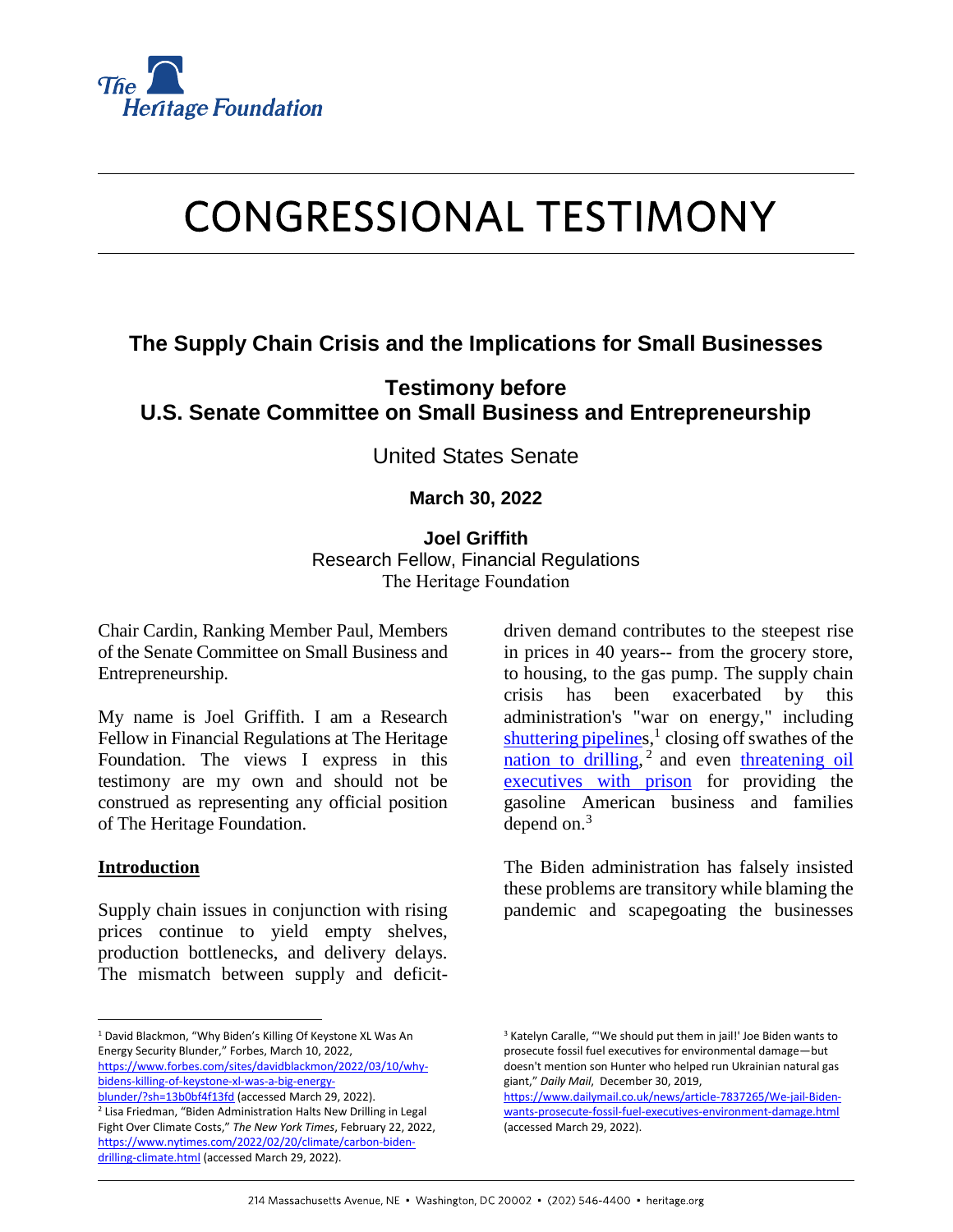trying to fix the problems<sup>4</sup>—and now the war in Ukraine.<sup>5</sup>

In recent months, prominent media commentators and various media outlets have taken up this false attack on the very people suffering from the bad decisions being made in Washington. Meanwhile, the administration refuses to acknowledge the primary culprits: ill-advised COVID restrictions here and across the world that throttled production and shipping, flooded record government spending financed by the Federal Reserve that stoked demand, and labor force suppression from poorly targeted government transfer payments, shuttered schools, and diminished childcare options. Exacerbating the problem particularly in California--are organized labor groups refusing to embrace common sense port operations adjustments and a continued slew of environmental regulations slashing the number of available trucks.

Proposals for yet more government spending, labor regulations such as the PRO Act, harsh environmental regulations on energy production, and massive tax hikes on businesses risk further shocks. Artificially stoking demand while crippling production is a recipe for both shortages and higher prices.

#### **The primary factor behind the supply chain issues are the ill-advised COVID restrictions here and abroad.<sup>6</sup>**

Contrary to conventional wisdom, the pandemic itself did not 'shut down the world,'

1

[https://www.nytimes.com/2021/11/16/briefing/inflation-biden](https://www.nytimes.com/2021/11/16/briefing/inflation-biden-approval.html)[approval.html](https://www.nytimes.com/2021/11/16/briefing/inflation-biden-approval.html) (accessed March 29, 2022).

government lockdowns shut down large parts of the world. Companies were forced by governments to abide by oppressive restrictions, driving many out of business. Erratic, unpredictable, arbitrary decisions by government bureaucrats made planning even for the short-term nearly impossible. Onerous distancing and capacity restrictions on processing plants crippled production.

Bad government policy set in motion the economic turmoil, skyrocketing inflation, and supply chain havoc Americans are experiencing, and new government policies continue to worsen the crisis.

As evidenced by the disparate economic performance in states, those that reopened society quickly or refused to impose shutdowns from the start enjoyed a much better economic environment. The Federal Reserve State Coincident Indexes—an approximation of state GDP—vividly illustrates how variant the economic recovery is based on states.<sup>7</sup> This index suggests economic output at the end of 2020 was actually greater than pre-pandemic in eight states which did not endure crushing, long-lasting shutdowns, such as Florida and South Dakota. This contrasts starkly with states such as Hawaii, Michigan, Rhode Island, and Massachusetts which remain more than 10% smaller than pre-pandemic. Overall, by the end of 2020, the 10 states with the fewest restrictions in place  $8$  averaged 4.7 percent unemployment—while the 10 states with the most restrictions averaged 7.1 percent unemployment.<sup>9</sup> Los Angeles suffered from

<sup>4</sup> In particular, this *New York Times* piece laid the blame for the state of the economy, the labor shortage, supply chain problems and inflation not on irresponsible policy choices in Washington, but at the feet of hardworking Americans trying to support their families. Neil Irwin, "Who's to Blame for Rising Prices?," *The New York Times*, November 16, 2021,

<sup>5</sup> The Heritage Foundation, Fact-Checking the Media's False and Misleading Claims Blaming Americans for Rising Prices, Supply Chain Crisis, November 18, 2021[, https://www.heritage.org/press/fact](https://www.heritage.org/press/fact-checking-the-medias-false-and-misleading-claims-blaming-americans-rising-prices-supply)[checking-the-medias-false-and-misleading-claims-blaming](https://www.heritage.org/press/fact-checking-the-medias-false-and-misleading-claims-blaming-americans-rising-prices-supply)[americans-rising-prices-supply](https://www.heritage.org/press/fact-checking-the-medias-false-and-misleading-claims-blaming-americans-rising-prices-supply) (accessed March 29, 2022).

<sup>6</sup> Peter St. Onge, "Blame Government, Not COVID-19, for Supply Chain Collapse," The Heritage Foundation, October 18, 2021, [https://www.heritage.org/transportation/commentary/blame](https://www.heritage.org/transportation/commentary/blame-government-not-covid-19-supply-chain-collapse)[government-not-covid-19-supply-chain-collapse](https://www.heritage.org/transportation/commentary/blame-government-not-covid-19-supply-chain-collapse) (accessed March 29, 2022).

<sup>7</sup> Federal Reserve Bank of Philadelphia, State Coincident Indexes, [https://www.philadelphiafed.org/-/media/frbp/assets/surveys-and](https://www.philadelphiafed.org/-/media/frbp/assets/surveys-and-data/coincident/coincident-revised.xls)[data/coincident/coincident-revised.xls](https://www.philadelphiafed.org/-/media/frbp/assets/surveys-and-data/coincident/coincident-revised.xls) (accessed March 29, 2022). <sup>8</sup>Adam McCann, "States with the Fewest Coronavirus Restrictions," WalletHub, January 26, 2021[, https://wallethub.com/edu/states](https://wallethub.com/edu/states-coronavirus-restrictions/73818)[coronavirus-restrictions/73818](https://wallethub.com/edu/states-coronavirus-restrictions/73818) (accessed March 29, 2022). <sup>9</sup>U.S. Department of Labor, Bureau of Labor Statistics, Local Area Unemployment Statistics Data Series, December 2020,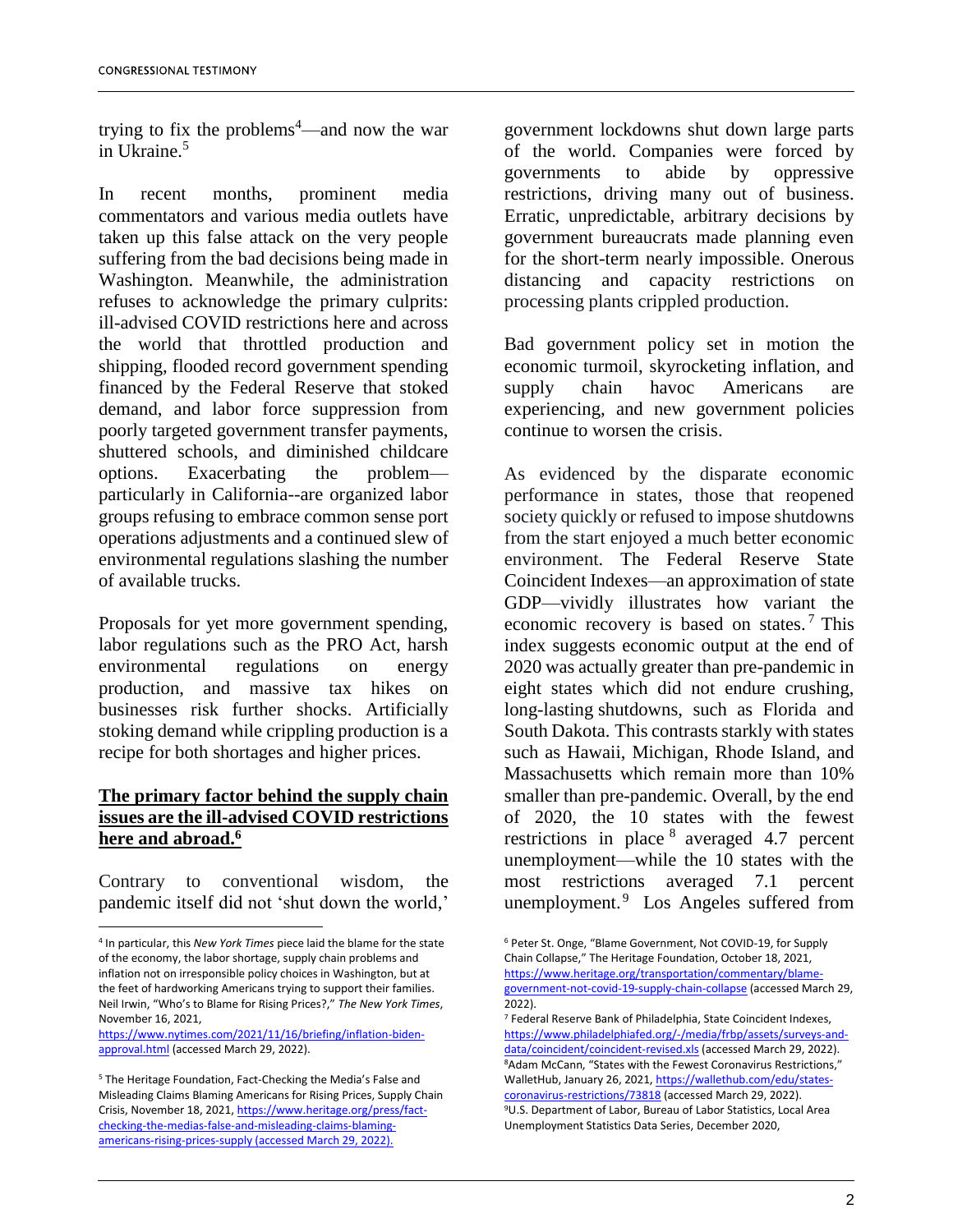11.1% unemployment and NYC 8.6%--cities where draconian restrictions and an army of compliance officers continued to push tens of thousands of businesses out of business.<sup>10</sup> Meanwhile, unemployment in numerous communities in Alabama, Idaho, Iowa, Nebraska, South Dakota, and Utah was close to 3% or less by the end of 2020.

Politicians who advocated for shutdowns and pervasive economic restrictions pushed millions of those who are unemployed or financially underwater off an economic cliff, while blaming the pandemic for the millions slipping "through the cracks."

#### **Record amounts of government spending financed by the Federal Reserve also contribute to the supply chain problem.**

While governments hampered the supply of goods and services, a tsunami of government spending contributed to the rise in demand including future demand as households stockpiled income from both wages and government COVID-19 relief checks. Without a doubt, Federal Reserve policy is contributing to the very large burst of inflation. The federal government has used the Fed as a piggy-back, "selling" trillions in debt for newly 'printed' money that then floods into the economy, driving inflation while bribing resources and workers away from businesses that desperately needed them.

#### **The unprecedented labor shortage in the United States—with an employment gap of**

 $\overline{a}$ 

#### **about 4.7 million workers—is contributing to supply-chain issues and rising prices.<sup>11</sup>** <sup>12</sup>

Early in the pandemic, governments forced many businesses to shutter completely or dramatically reduce operations. Many of these employees hardly 'elected' to stop working. Instead, their jobs disappeared due to governments criminalizing their employment. Meanwhile, schools in many parts of the nation closed their doors for much—if not all—of the academic year or imposed spontaneous, unpredictable interruptions. This made employment difficult for many parents. In addition, many of those formerly working in the childcare industry left. Generous federal unemployment bonuses $13$  combined with state unemployment benefits resulted in the majority of unemployed Americans earning more off the job than on the job—acting as a powerful disincentive to returning to work, especially when combined with multiple federal stimulus checks. This specifically impacted warehouse, retail, and the hospitality sectors. Private vaccine mandates and a threatened federal mandate pushed others out of the labor force. In short, misguided government policies

December 8, 2021[, https://www.heritage.org/jobs-and-](https://www.heritage.org/jobs-and-labor/report/what-happening-unprecedented-us-labor-market)

<https://www.bls.gov/web/laus/laumstrk.htm> (accessed March 29, 2022).

<sup>10</sup>U U.S. Bureau of Labor Statistics, Unemployment Rate in Los Angeles-Long Beach-Anaheim, CA (MSA) [LOSA106URN], retrieved from FRED, Federal Reserve Bank of St. Louis;

<https://fred.stlouisfed.org/series/LOSA106URN>, (accessed March 29, 2022). U.S. Bureau of Labor Statistics, Unemployment Rate in New York-Newark-Jersey City, NY-NJ-PA (MSA) [NEWY636URN], retrieved from FRED, Federal Reserve Bank of St. Louis; <https://fred.stlouisfed.org/series/NEWY636URN> , (accessed March

<sup>29, 2022).</sup> <sup>11</sup> Rachel Greszler, "What Is Happening in This Unprecedented U.S. Labor Market," Heritage Foundation Backgrounder No. 3677,

[labor/report/what-happening-unprecedented-us-labor-market.](https://www.heritage.org/jobs-and-labor/report/what-happening-unprecedented-us-labor-market) <sup>12</sup> Rachel Greszler, Joel Griffith, Elizabeth Hanke, Tori Smith, and Katie Tubb, "Inflation: Policymakers Should Stop Driving It and Start Fighting It," Special Report No. 252, The Heritage Foundation, January 20, 2022,

<https://www.heritage.org/sites/default/files/2022-02/SR252.pdf> (accessed March 29, 2022).

<sup>&</sup>lt;sup>13</sup> Rachel Greszler. "9 Reasons Why Federal Unemployment Bonus Subsidies Need to Go," The Heritage Foundation, June 10, 2021, [https://www.heritage.org/jobs-and-labor/commentary/9-reasons](https://www.heritage.org/jobs-and-labor/commentary/9-reasons-why-federal-unemployment-bonus-subsidies-need-go)[why-federal-unemployment-bonus-subsidies-need-go](https://www.heritage.org/jobs-and-labor/commentary/9-reasons-why-federal-unemployment-bonus-subsidies-need-go) (accessed March 29, 2022).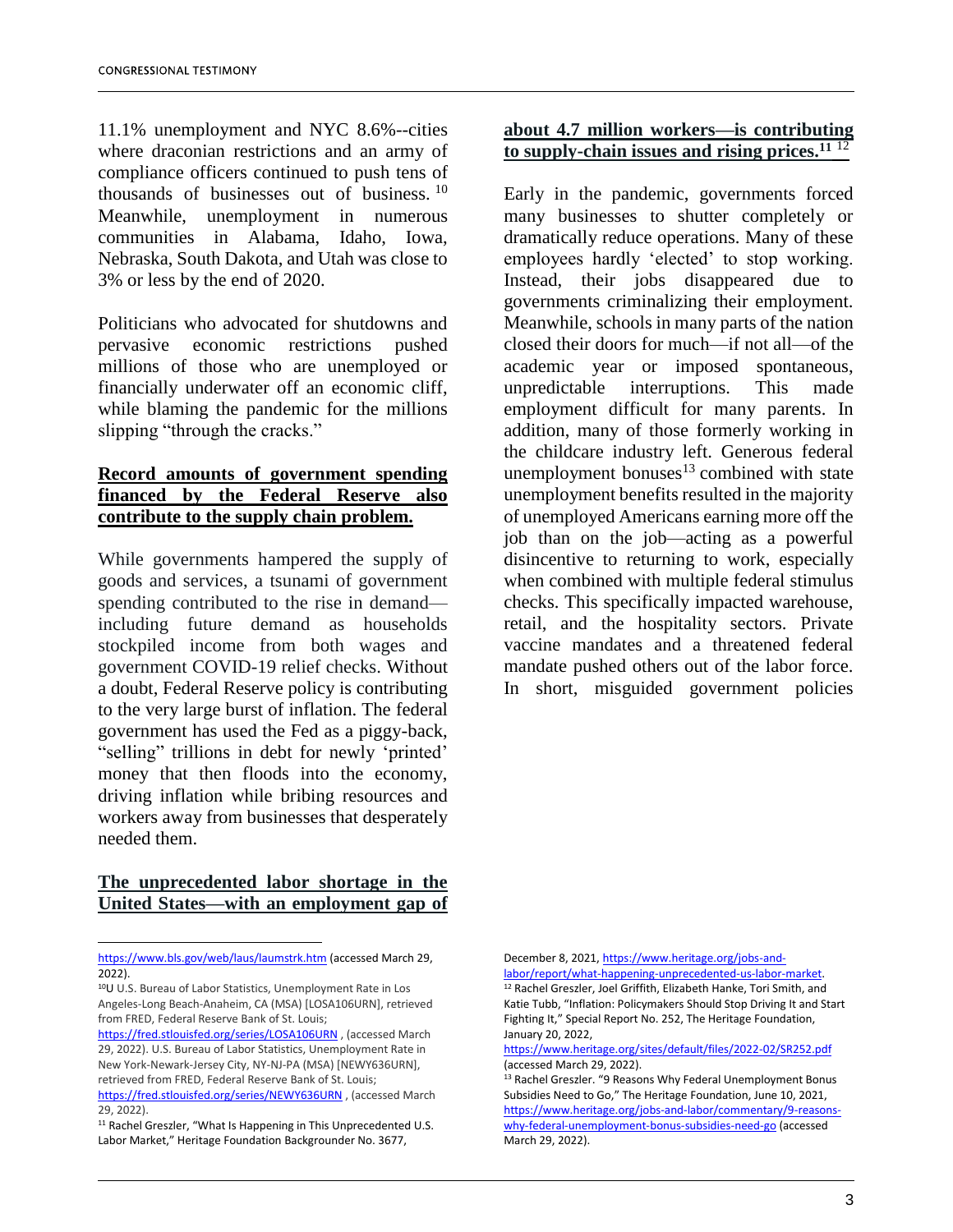shrank the number of people willing or able to work.<sup>14</sup> <sup>15</sup> <sup>16</sup>

As a result of so many dropping out of the labor market, the availability of workers is incredibly tight. Businesses across nearly every industry in the United States are desperate for workers and have expanded their pay and benefit packages. The number of unfilled jobs remains at record levels, with 10.6 million unfilled jobs in November 2021— more than 1.5 jobs available for each of the 6.9 million unemployed workers.<sup>17</sup>

The National Federation of Independent Business (NFIB) reports that 48 percent of business owners were unable to fill open positions in November—more than double the 22 percent historical average.<sup>18</sup> Accordingly, businesses are increasing compensation, and therefore their costs. According to NFIB, 44 percent of business owners reported raising compensation in November (a 48-year record high), and 32 percent plan to raise compensation in the next three months (a record high). $19$ 

### **Federal and state policies, especially in California, compounded global shipping problems.<sup>20</sup>**

California matters because it receives nearly half of all containers coming into the United States. Yet, in the midst of the pandemic and supply chain crisis, California continued a phase-out of older diesel trucks. Organized labor in California continued to resist modernization in favor of inefficient modes of operation while refusing to fully expand their hours to alleviate the backlog. With such high labor costs (roughly three times the national average for port workers) and the union's unwillingness to operate on a 24/7 schedule similar to all other major ports in the world, it would make sense to increase automation, but the union has fought hard against that including securing a provision in the bipartisan infrastructure package to prevent any funds from going toward automation.<sup>21</sup>

Consequently, in the World Bank efficiency rankings,<sup>22</sup> the California ports were among the least efficient on earth—behind even those of Mombasa, Kenya, and Dar es Salaam, Tanzania.<sup>23</sup>

1

[https://www.washingtontimes.com/news/2022/mar/9/why-has](https://www.washingtontimes.com/news/2022/mar/9/why-has-employment-been-so-slow-recover/)[employment-been-so-slow-recover/](https://www.washingtontimes.com/news/2022/mar/9/why-has-employment-been-so-slow-recover/) (accessed March 29, 2022). <sup>16</sup> 5 percent of unvaccinated adults surveyed said they would leave their jobs if their employers required them to get a vaccine or get tested weekly. Considering that the unauthorized Occupational Safety and Health Administration (OSHA) mandate would apply to an estimated 84 million workers, this could require employers to fire and attempt to replace—up to 4.2 million workers. Liz Hamel et al., "KFF COVID-19 Vaccine Monitor: October 2021," Kaiser Family Foundation, October 28, 2021[, https://www.kff.org/coronavirus-](https://www.kff.org/coronavirus-covid-19/poll-finding/kff-covid-19-vaccine-monitor-october-2021/)

[covid-19/poll-finding/kff-covid-19-vaccine-monitor-october-2021/](https://www.kff.org/coronavirus-covid-19/poll-finding/kff-covid-19-vaccine-monitor-october-2021/)  (accessed March 29, 2022).

<sup>14</sup> Rachel Greszler, "More Bad Policies and Government Spending Will Worsen Labor Shortage," The Heritage Foundation, October 13, 202[1 https://www.heritage.org/jobs-and-labor/commentary/more](https://www.heritage.org/jobs-and-labor/commentary/more-bad-policies-and-government-spending-will-worsen-labor-shortage)[bad-policies-and-government-spending-will-worsen-labor-shortage](https://www.heritage.org/jobs-and-labor/commentary/more-bad-policies-and-government-spending-will-worsen-labor-shortage) (accessed March 29, 2022).

<sup>&</sup>lt;sup>15</sup> Rachel Greszler, "Why has employment been so slow to recover?," *The Washington Times*, March 9, 2022,

<sup>17</sup> News release, "Job Openings and Labor Turnover—November 2021," BLS, December 8, 2021,

[https://www.bls.gov/news.release/archives/jolts\\_01042022.pdf](https://www.bls.gov/news.release/archives/jolts_01042022.pdf) (accessed March 29, 2022).

<sup>18</sup> NFIB, "Labor Market Challenges Breaks 48-Year Record as Biggest Issue Impacting Small Businesses," November survey through

November 29, 2021[, https://assets.nfib.com/nfibcom/2021-Nov-](https://assets.nfib.com/nfibcom/2021-Nov-Jobs-Report-FINAL.pdf)[Jobs-Report-FINAL.pdf](https://assets.nfib.com/nfibcom/2021-Nov-Jobs-Report-FINAL.pdf) (accessed date March 29 2022). <sup>19</sup> Unfilled job openings total 11.3 million—more than 1.8 jobs for

every unemployed worker.

<sup>&</sup>lt;sup>20</sup> Rachel Greszler, Joel Griffith, Elizabeth Hanke, Tori Smith, and Katie Tubb, "Inflation: Policymakers Should Stop Driving It and Start Fighting It," Special Report No. 252, The Heritage Foundation, January 20, 2022,

<https://www.heritage.org/sites/default/files/2022-02/SR252.pdf> (accessed March 29, 2022).

<sup>&</sup>lt;sup>21</sup> Eric Boehm, "America's Ports Need More Robots, but the \$1 Trillion Infrastructure Bill Won't Fund Automation," Reason, November 9, 2021[, https://reason.com/2021/11/09/americas-ports](https://reason.com/2021/11/09/americas-ports-need-more-robots-but-the-1-trillion-infrastructure-bill-wont-fund-port-automation/)[need-more-robots-but-the-1-trillion-infrastructure-bill-wont-fund](https://reason.com/2021/11/09/americas-ports-need-more-robots-but-the-1-trillion-infrastructure-bill-wont-fund-port-automation/)[port-automation/](https://reason.com/2021/11/09/americas-ports-need-more-robots-but-the-1-trillion-infrastructure-bill-wont-fund-port-automation/) (accessed March 29, 2022).

<sup>&</sup>lt;sup>22</sup> "The World Bank and IHS Markit Container Port Performance Index 2020 Report," World Bank Group and IHIS Markit, (2021), [https://ihsmarkit.com/Info/0521/container-port-performance-index-](https://ihsmarkit.com/Info/0521/container-port-performance-index-2020.html)[2020.html](https://ihsmarkit.com/Info/0521/container-port-performance-index-2020.html) (accessed December 16, 2021).

 $\frac{23}{23}$  Lisa Baertlein, "California Ports, Key to U.S. Supply Chain, Among World's Least Efficient, Ranking Shows," Reuters, October 20, 2021, [https://www.reuters.com/world/us/california-ports-key-us-supply](https://www.reuters.com/world/us/california-ports-key-us-supply-chain-among-worlds-least-efficient-2021-10-20/)[chain-among-worlds-least-efficient-2021-10-20/](https://www.reuters.com/world/us/california-ports-key-us-supply-chain-among-worlds-least-efficient-2021-10-20/) (accessed January 10, 2022).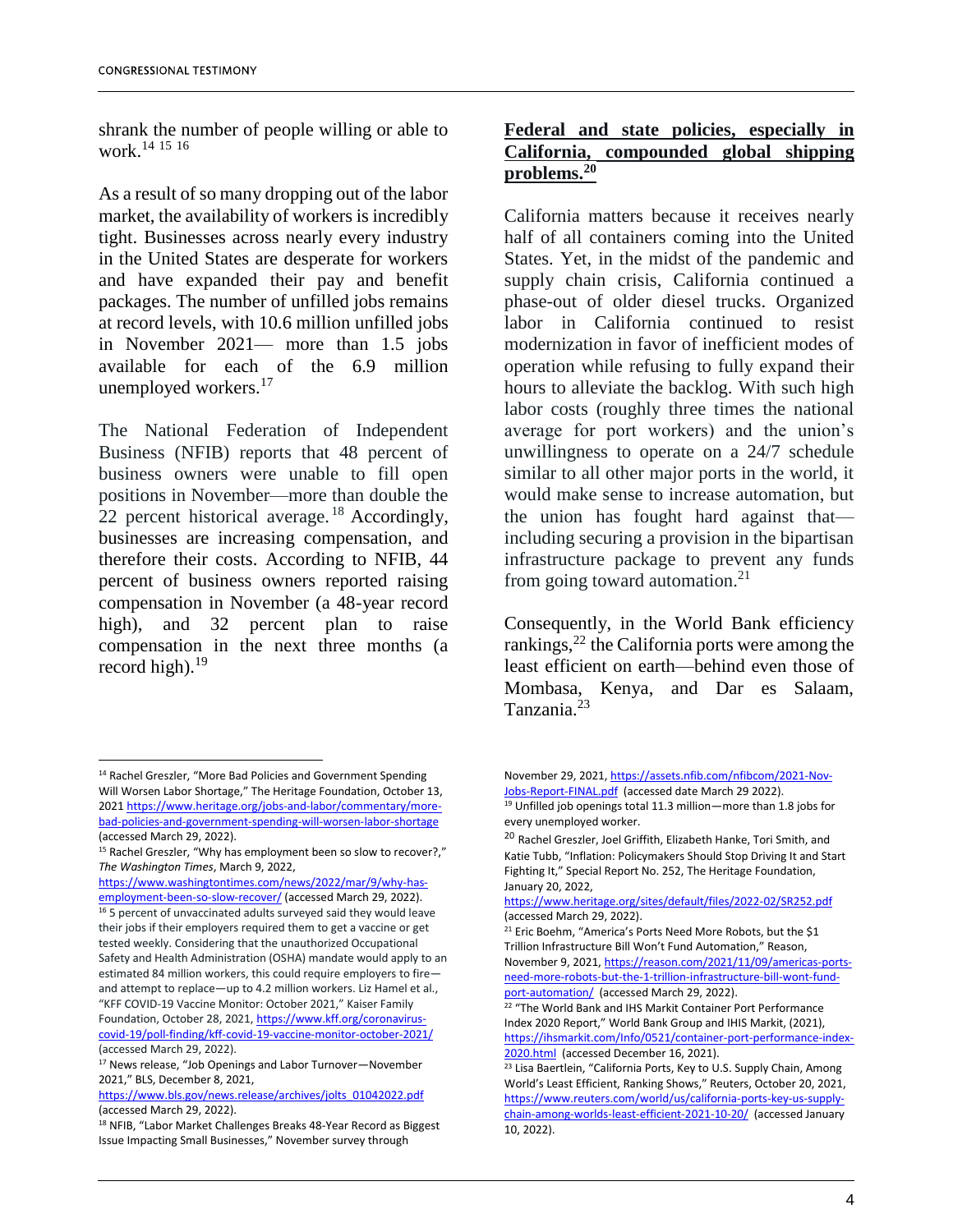After sitting up to weeks on boats, containers of goods can wait weeks longer for the select few trucks and truckers that California's environmental and labor laws allow into the state, only to be transported to California's border where the remaining 70 percent of trucks in the United States are free to come and transfer the goods across the rest of the country. All this adds time and hassle, backing up the supply chain further, and raising the costs of the goods themselves.<sup>24</sup>

Labor costs and bottlenecks could increase further if the Teamsters' Union President James P. Hoffa convinces the Biden Administration to change the definition of employee so that businesses cannot hire independent truckers to transport their goods but must instead make do with the much smaller supply of expensive unionized truckers.

Long-standing government policies that limit how goods can be transported have exacerbated port delays, largely occurring at the adjacent Ports of Los Angeles and Long Beach. In

 $\overline{a}$ 

particular, the Merchant Marine Act of 1920, commonly referred to as the Jones Act, mandates that any goods shipped by water between two points in the United States must be transported on a U.S.-built, U.S.-flagged vessel with a crew that is at least 75 percent American. <sup>25</sup> This law drives up shipping costs<sup>26</sup> on average by 270 percent<sup>27</sup> as this regulation excludes 99.8 percent of the world's shipping capacity from transport between states. <sup>2829</sup> The sheer cost of interstate water transport due to the Jones Act often makes it more affordable to ship goods from Asia than between states. For example, in October 2021, millions of pounds of Alaskan seafood were being blocked from coming into the United States via Canada due to the Jones Act.<sup>30</sup>

#### **What can be done:**

Congress and the Biden administration should get the federal government out of the way by cutting red tape, by stepping away from massive tax-and-spending legislation that seeks to micromanage the economy, and by saying "no" to unions and activists who want to cripple our economy.<sup>31</sup>

28 InfoMaritime, "World Merchant Fleet and Top 15 Shipowning Countries (2021\*) Data," August, 22, 2021,

[http://infomaritime.eu/index.php/2021/08/22/top-15-shipowning](http://infomaritime.eu/index.php/2021/08/22​/top-15-shipowning-countries/)[countries/](http://infomaritime.eu/index.php/2021/08/22​/top-15-shipowning-countries/) (accessed December 13, 2021).

29 Colin Grabow, "The Progressive Case for Jones Act Reform," Cato Institute, September 7, 2021,

[https://www.cato.org/study/progressive-case-jones-act-](https://www.cato.org/study/progressive-case-jones​-act-reform#failed-law)

[reform#failed-law](https://www.cato.org/study/progressive-case-jones​-act-reform#failed-law) (accessed December 10, 2021). The cost of a U.S. built ship is "four to five times more costly than those constructed abroad," according to Colin Grabow, policy analyst at the Cato Institute, and "the shipyards that build these vessels are so uncompetitive that few commercial ships are actually built."

30 Editorial, "A Jones Act Fish Story, Chapter 2," *Wall Street Journal*, October 3, 2021[, https://www.wsj.com/articles/a-jones-act-fish](https://www.wsj.com/articles/a-jones-act-fish-story-chapter-two​-alaska-shipping-bayside-canada-11633030744)[story-chapter-two-alaska-shipping-bayside-canada-11633030744](https://www.wsj.com/articles/a-jones-act-fish-story-chapter-two​-alaska-shipping-bayside-canada-11633030744) (accessed December 7, 2021).

31 Peter St. Onge, "Why Biden's Infrastructure Bill Will Likely Only Worsen Supply Chain Crisis," The Heritage Foundation, November 17, 2021, [https://www.heritage.org/budget-and](https://www.heritage.org/budget-and-spending/commentary/why-bidens-infrastructure-bill-will-likely-only-worsen-supply-chain)[spending/commentary/why-bidens-infrastructure-bill-will](https://www.heritage.org/budget-and-spending/commentary/why-bidens-infrastructure-bill-will-likely-only-worsen-supply-chain)[likely-only-worsen-supply-chain](https://www.heritage.org/budget-and-spending/commentary/why-bidens-infrastructure-bill-will-likely-only-worsen-supply-chain) (accessed March 29, 2022).

<sup>24</sup> Rachel Greszler, "California's 'Pro-Worker' Law Is Killing Jobs Left and Right," The Daily Signal, January 8, 2020,

[https://www.heritage.org/jobs-and-labor/commentary/californias](https://www.heritage.org/jobs-and-labor/commentary/californias-pro-worker-law-killing-jobs-left-and-right)[pro-worker-law-killing-jobs-left-and-right](https://www.heritage.org/jobs-and-labor/commentary/californias-pro-worker-law-killing-jobs-left-and-right) .

<sup>&</sup>lt;sup>25</sup> Nicolas Loris, Brian Slattery, and Bryan Riley, "Sink the Jones Act: Restoring America's Competitive Advantage in Maritime-Related Industries," Heritage Foundation Backgrounder No. 2886, May 22, 2014[, https://www.heritage.org/government-](https://www.heritage.org/government-regulation/report/sink-the-jones-act-restoring​-americas-competitive-advantage-maritime)

[regulation/report/sink-the-jones-act-restoring-americas](https://www.heritage.org/government-regulation/report/sink-the-jones-act-restoring​-americas-competitive-advantage-maritime)[competitive-advantage-maritime](https://www.heritage.org/government-regulation/report/sink-the-jones-act-restoring​-americas-competitive-advantage-maritime) .

<sup>26</sup> Federal Reserve Bank of New York, "Report on the Competitiveness of Puerto Rico's Economy," June 29, 2012, [https://www.newyorkfed.org](https://www.newyorkfed.org/medialibrary/media/regional/PuertoRico/report.pdf)

[<sup>/</sup>medialibrary/media/regional/PuertoRico/report.pdf](https://www.newyorkfed.org/medialibrary/media/regional/PuertoRico/report.pdf) (accessed December 9, 2021). For example, according to a Federal Reserve Bank of New York report, the cost of shipping a 20-foot container from the East Coast to Puerto Rico is about double the cost of shipping to nearby islands that are not subject to the Jones Act

<sup>27</sup> U.S. Department of Transportation, Maritime Administration, Comparison of U.S. and Foreign-Flag Operating Costs, September 2011[, https://www](https://www.maritime.dot.gov/sites/marad.dot.gov/files/docs/resources/3651/comparisonofusandforeignflagoperatingcosts.pdf)

[<sup>.</sup>maritime.dot.gov/sites/marad.dot.gov/files/docs/resources/3651/c](https://www.maritime.dot.gov/sites/marad.dot.gov/files/docs/resources/3651/comparisonofusandforeignflagoperatingcosts.pdf) [omparisonofusandforeignflagoperatingcosts.pdf](https://www.maritime.dot.gov/sites/marad.dot.gov/files/docs/resources/3651/comparisonofusandforeignflagoperatingcosts.pdf) (accessed January 10, 2022), quoted in John Frittelli, "Shipping Under the Jones Act: Legislative and Regulatory Background," Congressional Research Service Report for Congress, updated November 21, 2019, <https://crsreports.congress.gov/product/pdf/R/R45725> (accessed December 9, 2021). According to the Congressional Research

Service, "A 2011 study by the U.S. Maritime Administration (MARAD) found that in 2010, the average operating cost of a U.S.-flag ship was 2.7 times greater than a foreign-flag ship, but MARAD estimates that this cost differential has since increased."